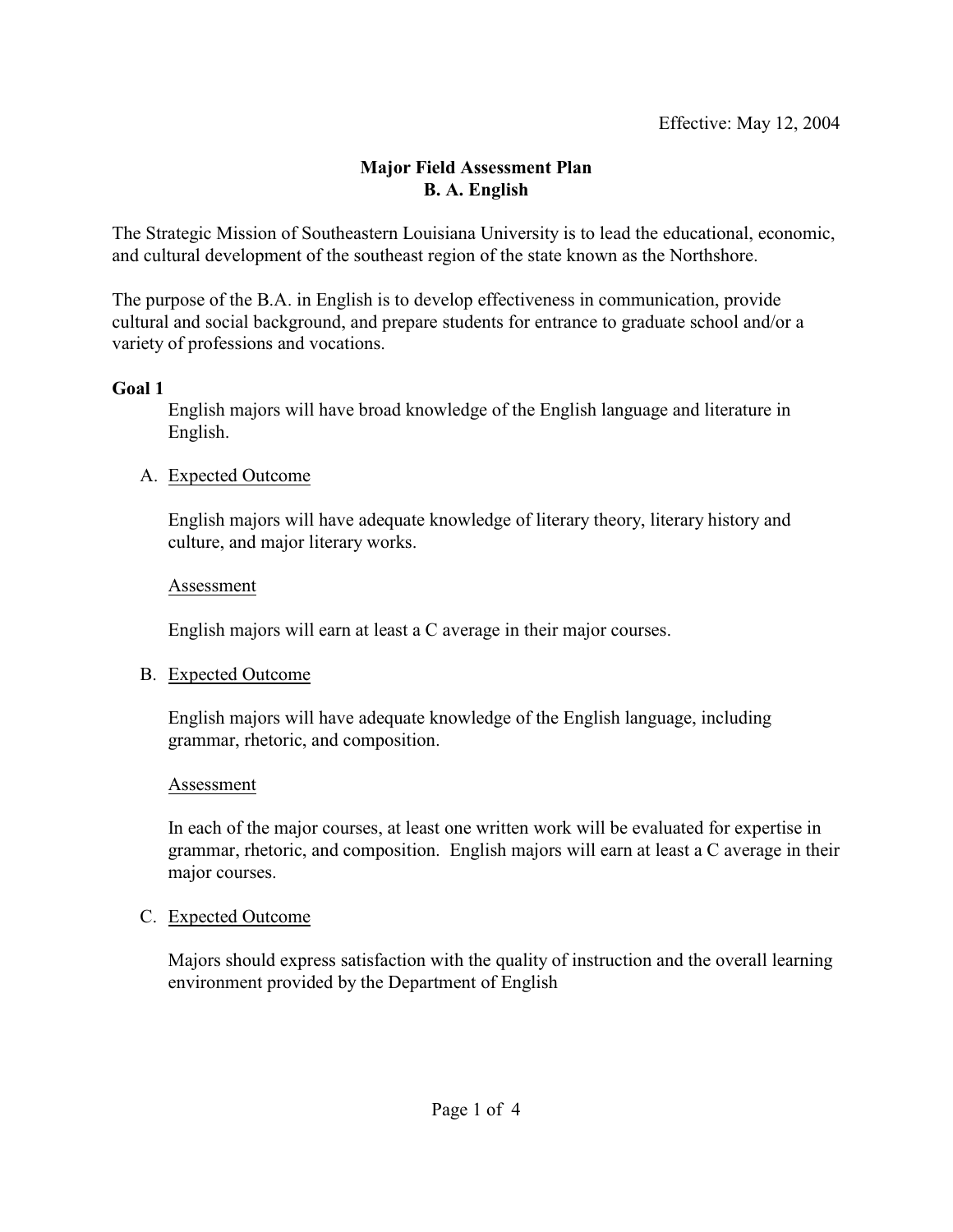#### Assessment

### SLU Exit Survey

#### **Goal 2**

English majors will have the necessary skills to engage in scholarly research and criticism.

### A. Expected Outcome

Majors will be able to use the major indices and library resources pertinent to research in English and in other appropriate fields.

#### Assessment

80% of the English majors will earn B or better in LS 102.

### B. Expected Outcome

English majors will be able to analyze intelligently and critically both prose and verse.

#### Assessment

Majors will successfully complete at least twelve hours of English courses which emphasize critical analysis of prose and poetry and will compose a critical essay or research paper all of these courses.

#### C. Expected Outcome

English majors will acquire thorough knowledge and skill in the use of MLA documentation format.

#### Assessment

Every paper assigned in the major classes beginning with English 102 will be evaluated carefully for correct use of MLA documentation; in addition, students must demonstrate correct MLA citation form in the English Proficiency Exam.

#### **Goal 3**

English majors will be prepared for entrance to graduate school or a variety of professions and vocations.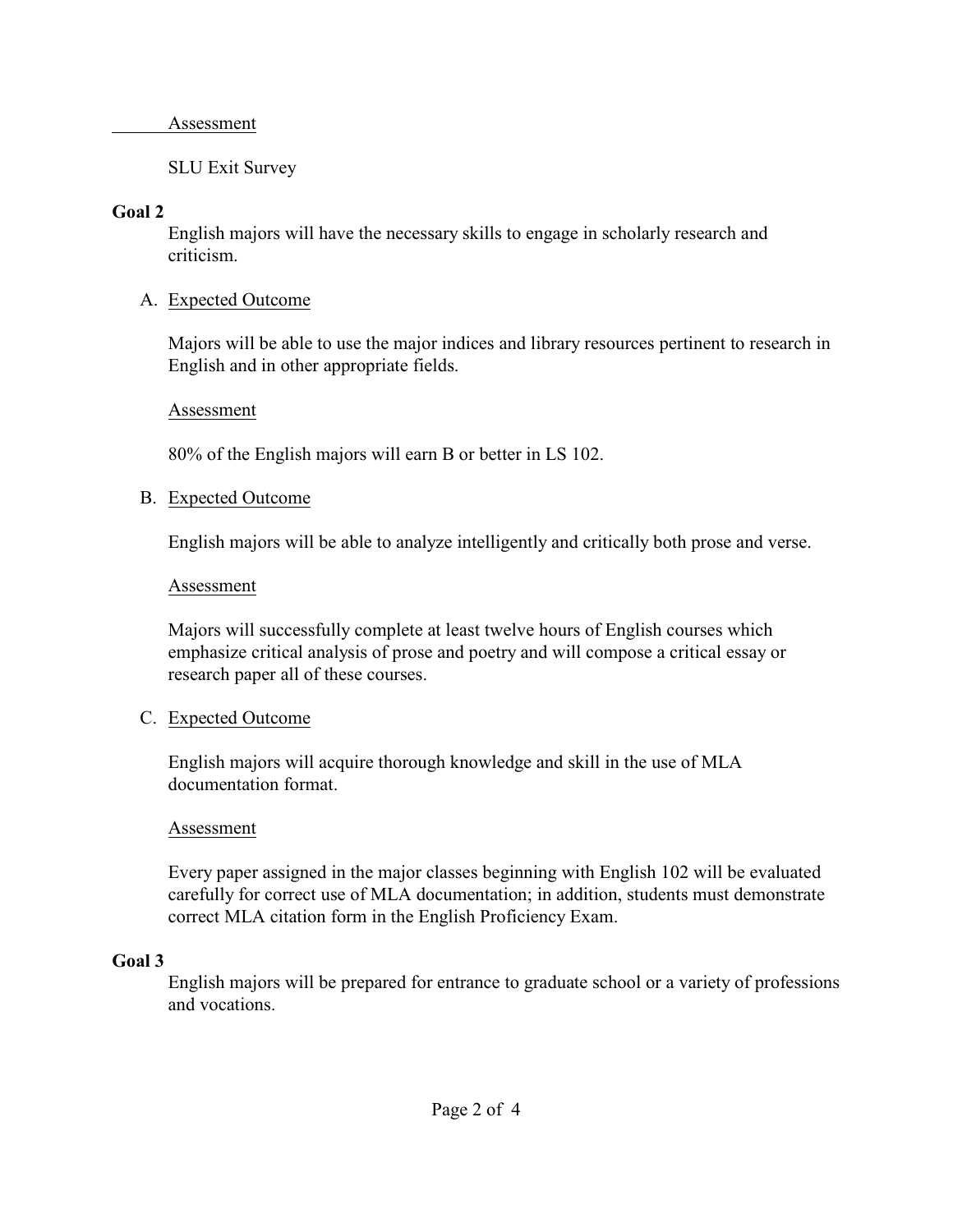### A. Expected Outcome

At least 50% of English majors will be accepted to graduate school or will be employed in a profession utilizing their language and literature skills within six months after graduation.

### Assessment

SLU Survey of Undergraduate Degree Alumni

### **Goal 4**

English majors will possess cultural knowledge and global awareness through reading, research, and field experience.

### A. Expected Outcome

English majors will acquire knowledge of other countries, governments, cultures, peoples, languages, and histories through a study of literature.

### Assessment

Students have the opportunity to choose from a wide variety of multi-cultural and ethnic literatures, including English 121H (Ancient Epic), 122H (Modern Epic), 230 (World Literature), 231 (British Literature), 291H (Tragedy and Comedy), 292H (Modern Fiction), 301 (English Literature to the Restoration), 303 (English Literature from the Restoration), 310 (Black Writers), 331 (Shakespeare: Comedies and Romances), 332 (Shakespeare: Tragedies and Histories), 351 (Literature in Translation to the Renaissance), 352 (Literature in Translation from the Renaissance to the Present), 374 (Literature and Film), 392 (Native American Literature), 411/506 (English Novel), 412/507 (The Continental Novel), 429/527 (Woman's Literature), more specific upperlevel classes in British and World Literature, 480/580 (Non-European Literature), and 415 Special Topics courses which explore such global topics as ethnic literature, gender issues in literature, and specific global literary influences like the Vietnam War.

### B. Expected Outcome

The number and quality of multi-cultural literary studies classes will increase.

### Assessment

The English Department is now conducting a search for one tenure-track position in the field of World Literature/Classical Literature/Literature of the Americas with stress on issues of